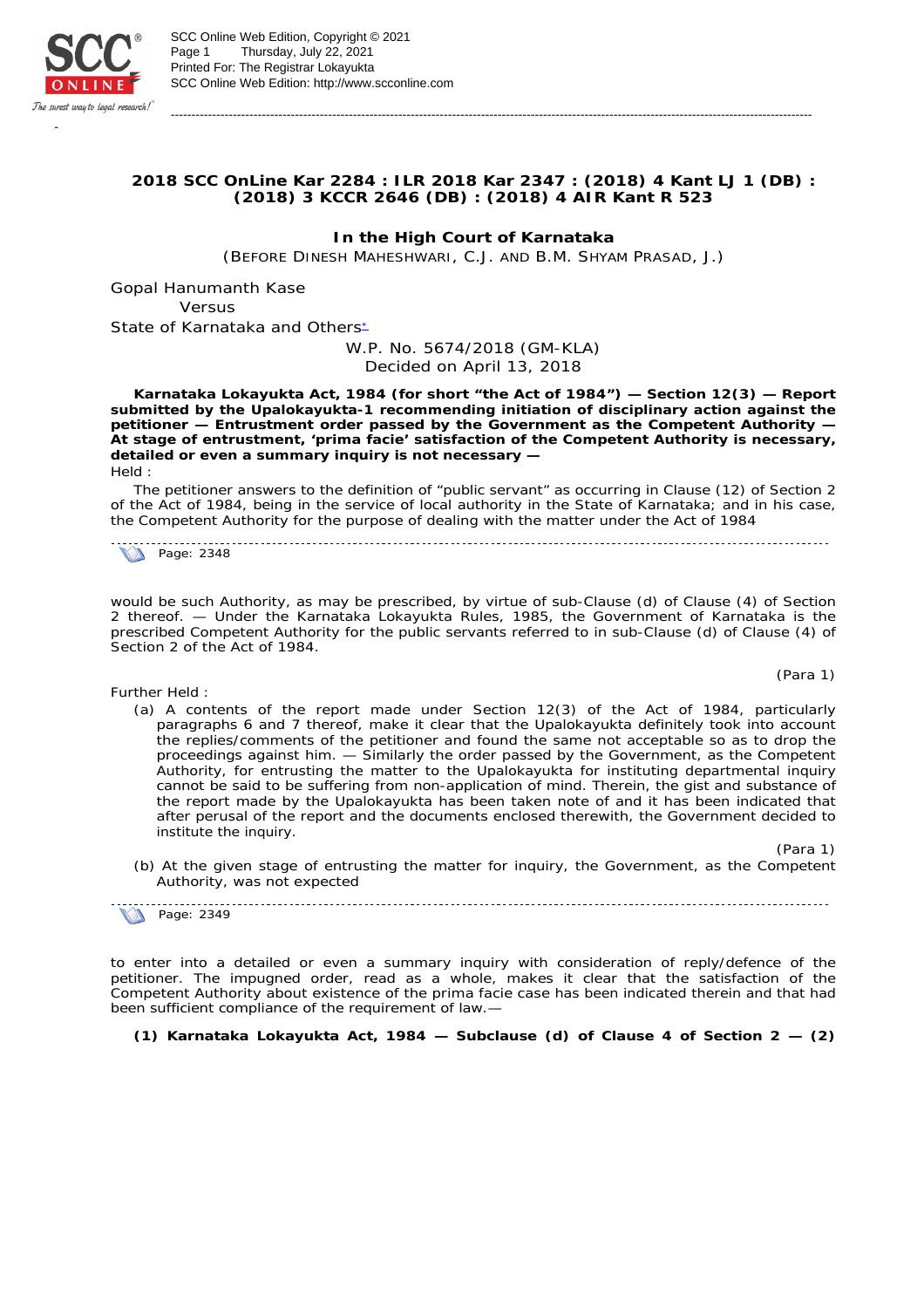

**Karnataka Lokayukta Rules, 1985 — Rule 3(3) Karnataka Civil Services (Classification, Control and Appeal) Rules, 1957 — Clause (1) of Rule 11 — Discussed.** 

-----------------------------------------------------------------------------------------------------------------------------------------------------------

**Writ Petition is Dismissed.**

*Cases Referred*

1. ILR 2015 KAR 5591

*Kumaraswamy Mineral Exports Pvt. Ltd.* v. *State of Karnataka, by Addl. Chief Secretary, Department of Commerce & Industries*

2. W.P. No. 43079/2015 : DD 06.03.2017

*The Karnataka Lokayukta* v. *Sri H.N. Niranjan*

3. W.P. No. 23522/2016 : DD 04.10.2016

*Mr. Jayaprakash K.* v. *State of Karnataka*

**Page: 2350** 

4. W.P. No. 58174/2017 : DD 26.03.2018

*Sri Gopalakrishna* v. *The State of Karnataka*

Advocates who appeared in this case:

Sri M.S. Bhagwat, Advocate for Petitioner;

Sri Y.D. Harsha, AGA for Respondents.

The Judgment of the Court was delivered by

**DINESH MAHESHWARI, C.J.**:— By way of this writ petition, the petitioner seeks to question the report dated 14.08.2017, as made by the Upalokayukta-1, Karnataka State; the entrustment order dated 07.12.2017, as issued by the Government of Karnataka in its Urban Development Department; and the Article of Charges dated 04.01.2018, as issued by the Additional Registrar of Enquiries-9, Karnataka Lokayukta.

It is contended that the petitioner, working on the post of Commissioner, City Municipal Council, Jamakhandi, is governed by the Karnataka Municipalities (Recruitment of Officers and Employees) Rules, 2010 ['the Rules of 2010']. According to the petitioner, as per the said Rules of 2010, the Director of Municipal Administration is the appointing and the disciplinary authority in his regard and hence, the Government has no power to regulate his service conditions; that only

**Page: 2351** 

the said Director is the competent authority to entrust the matter for holding inquiry; and that the respondent No. I has no jurisdiction to pass any such entrustment order. The petitioner has also questioned the report submitted by the Upalokayukta-1 under Section 12(3) of the Karnataka Lokayukta Act, 1984 ['the Act of 1984'], recommending initiation of disciplinary action against him without considering his reply. It is further submitted that there is total non-application of mind on the part of the respondent No. I, while issuing the order impugned.

Learned Additional Government Advocate has refuted the contentions aforesaid with the submissions that the reply submitted by the petitioner was duly considered by the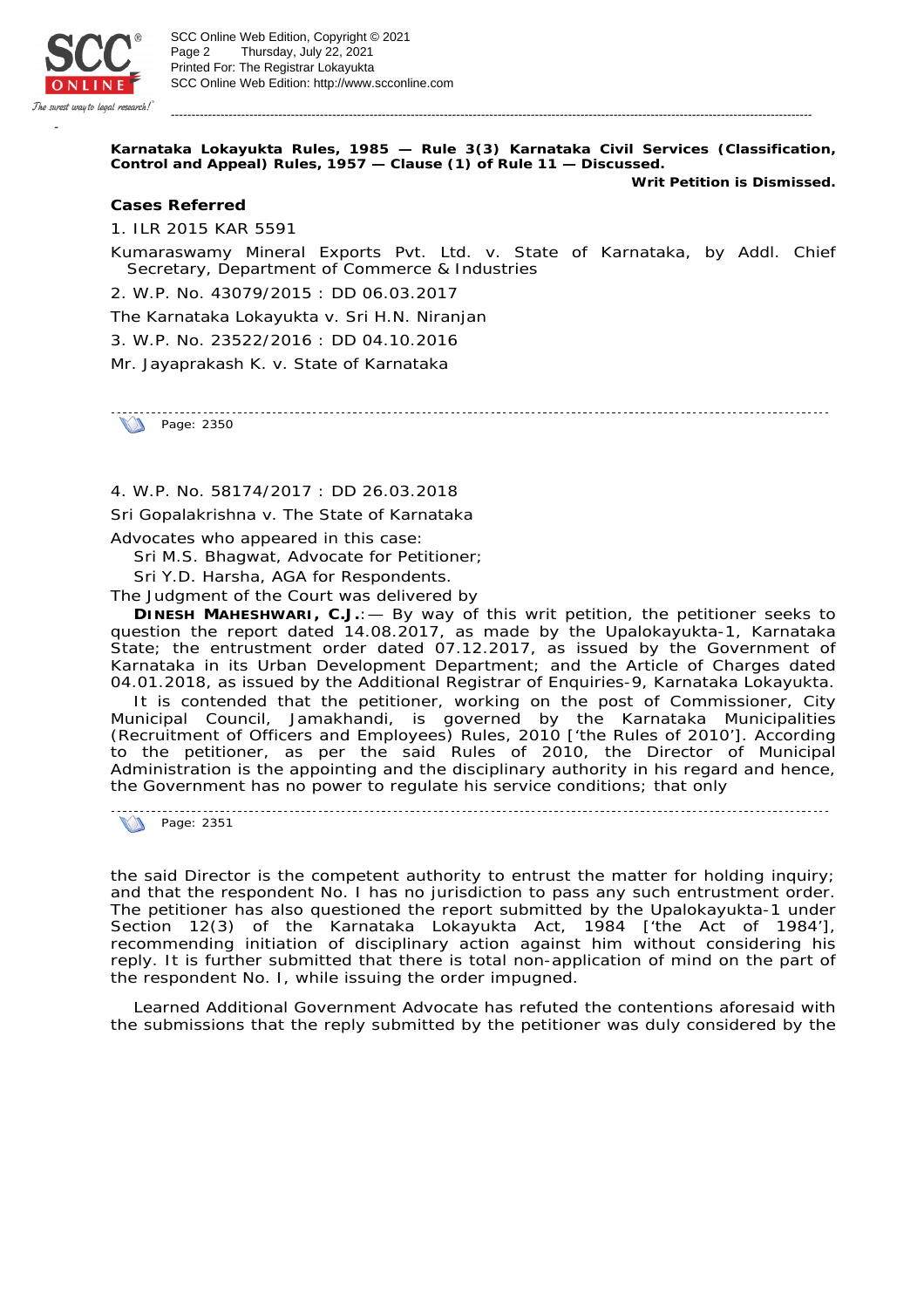

SCC Online Web Edition: http://www.scconline.com Printed For: The Registrar Lokayukta Page 3 Thursday, July 22, 2021 SCC Online Web Edition, Copyright © 2021

Upalokayukta-1, who declined to drop the proceedings after finding a *prima facie case* of misconduct, and recommended to the competent authority to initiate the disciplinary proceedings.

-----------------------------------------------------------------------------------------------------------------------------------------------------------

Learned Additional Government Advocate has particularly referred to the definition of "competent authority" as occurring in Section 2(4) of the Act of 1984, as also that of "public servant" in Section 2(12) thereof. Learned AGA has also referred to the recommendation of the competent authority as specified under the Karnataka Lokayukta Rules, 1985 ['the Rules of 1985'].

Learned Counsel for the parties have referred to and relied upon the following decisions:

**Page: 2352** 

- 1) *Kumaraswamymineral Exports Pvt. Ltd.* v. *State of Karnataka, Byaddl. Chief*  Secretary, Department of Commerce & Industries<sup>1</sup>;
- 2) The Karnataka Lokayukta v. Sri H.N. Niranjan<sup>2</sup>;
- 3) Mr. Jayaprakash K. v. State of Karnataka<sup>3</sup>; and
- 4) Sri Gopalakrishna v. The State of Karnataka<sup>4</sup>.

Having given thoughtful consideration to the submissions made and having examined the matter in its totality, we find no reason to consider any interference.

The decision in *Kumaraswamy Mineral Exports Pvt. Ltd.* (supra) had been on an entirely different set of facts and grounds, where the complainant concerned had exhausted all the remedies under the Mines and Minerals (Development and Regulation) Act, 1957 and before the High Court and thereafter, went on to agitate the same rights in the guise of lodging complaint to

Page: 2353

the authorities. It was further found that in view of Sections  $8(1)(b)$  and  $8(2)(c)$  of the Act of 1984, the Karnataka Lokayukta could not have undertaken the investigation in the matter. The present matter stands at a different footing, for the reason that, in essence, the allegation against the petitioner is of not attending on his duties of removing the unauthorized construction, despite having been directed to do so by the authority concerned.

In the case of *H.N. Niranjan* (supra), this Court has indicated that there has to be an examination of the case by the Government under Section 12(4) of the Act of 1984 with due application of mind while concurring with the opinion of the Lokayukta for initiation of the inquiry. Significantly, the said petition in *H.N. Niranjan's case* was filed by the Lokayukta and not by the State Government and this aspect was distinctly noticed by the Court, while finding no ground for interference.

On the other hand, in the case of *Jayaprakash K.* (supra), this Court rejected the challenge by a Panchayat Development Officer to the report made by the Lokayukta and the order of the State Government for initiation of the inquiry, while observing that such a report cannot be said to be without jurisdiction and that by itself was not affecting any legal right of the petitioner. The Court found that the Competent Authority had passed the order entrusting the matter to the Upalokayukta, as provided under Rule 14-A(2)(a) of the Karnataka Civil Services (Classification, Control and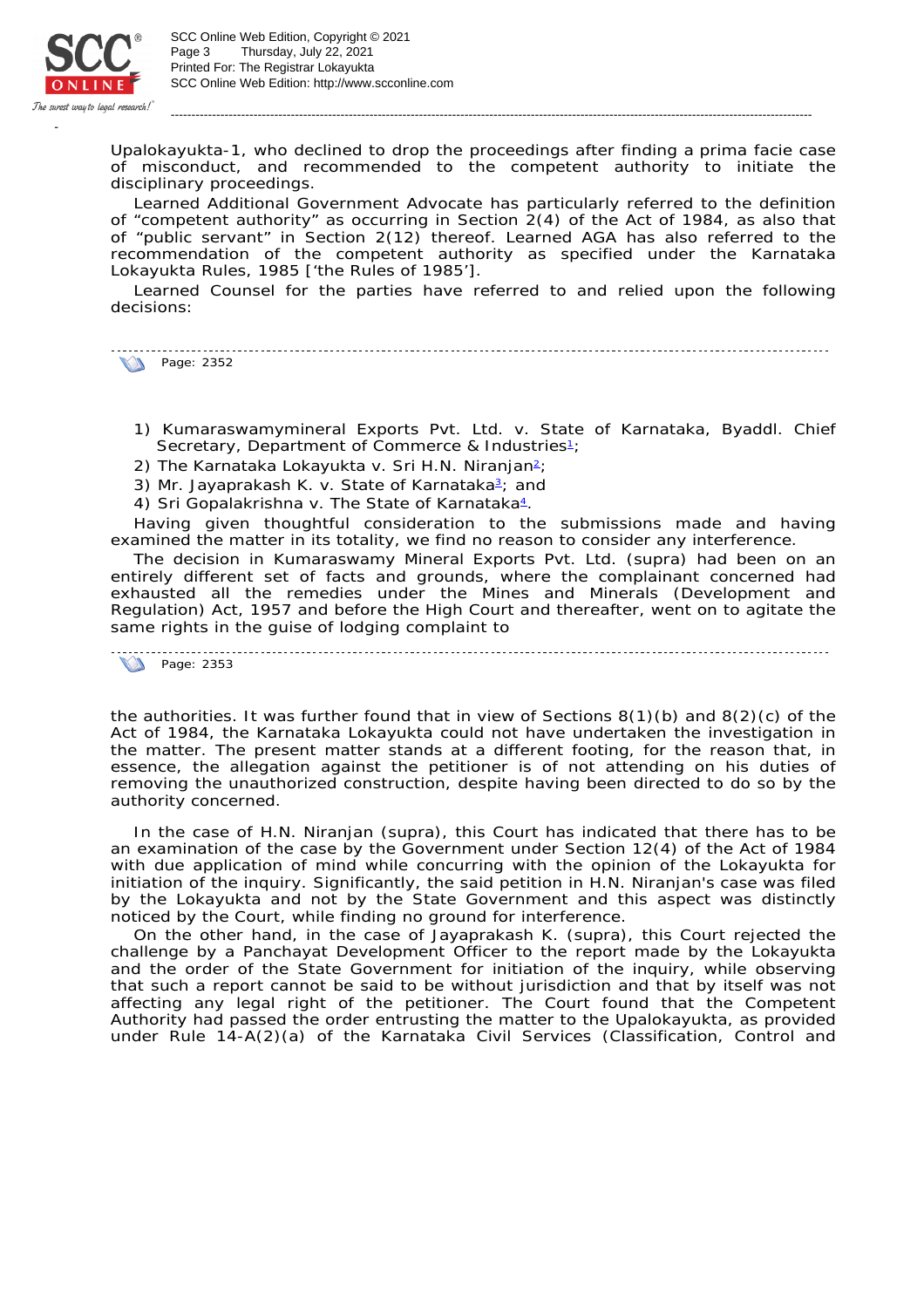

Appeal) Rules,

**Page: 2354** 

1957, to hold an inquiry in respect of misconduct alleged against him; and while refusing to interfere, this Court observed that it was for the petitioner to face the inquiry in question.

-----------------------------------------------------------------------------------------------------------------------------------------------------------

In the case of *Gopalakrishna* (supra), the employee concerned had been working as Chief Officer of the Town Municipal Council, who attempted to question the report made under Section 12(3) of the Act of 1984 and the subsequent order initiating disciplinary proceedings. While referring to the aforesaid decision in *Jayaprakash's case*, this Court rejected the writ petition.

Having examined the decisions aforesaid and the statutory provisions applicable to the case, we have no hesitation in finding that the petitioner answers to the definition of "public servant" as occurring in Clause (12) of Section 2 of the Act of 1984, being in the service of local authority in the State of Karnataka; and in his case, the Competent Authority for the purpose of dealing with the matter under the Act of 1984 would be such Authority, as may be prescribed, by virtue of sub-Clause (d) of Clause (4) of Section 2 thereof. The relevant clauses read as under:

"2. Definitions. xxx xxx xxx xxx (4) "*competent authority" in relation to a public servant means,-*

Page: 2355

- *(a) in the case of Chief Minister or a member of the State Legislature, the Governor acting in his direction;*
- *(b) in the case of a Minister or Secretary, the Chief Minister;*
- *(c) in the case of a Government servant other than a Secretary, the Government of Karnataka;*
- *(d) in the case of any other public servant, such authority as may be prescribed;*
- *(12) "public servant" means a person who is or was at any time*, xxx xxx xxx xxx *(g) a person in the service or pay of,- (i) a local authority in the State of Karnataka* xxx xxx xxx"

Page: 2356

It has been pointed out that under the Rules of 1985, the Government of Karnataka is the prescribed Competent Authority for the public servants referred to in sub-Clause (d) of Clause (4) of Section 2 of the Act of 1984. Rule 3 of the Rules of 1985, reads as under: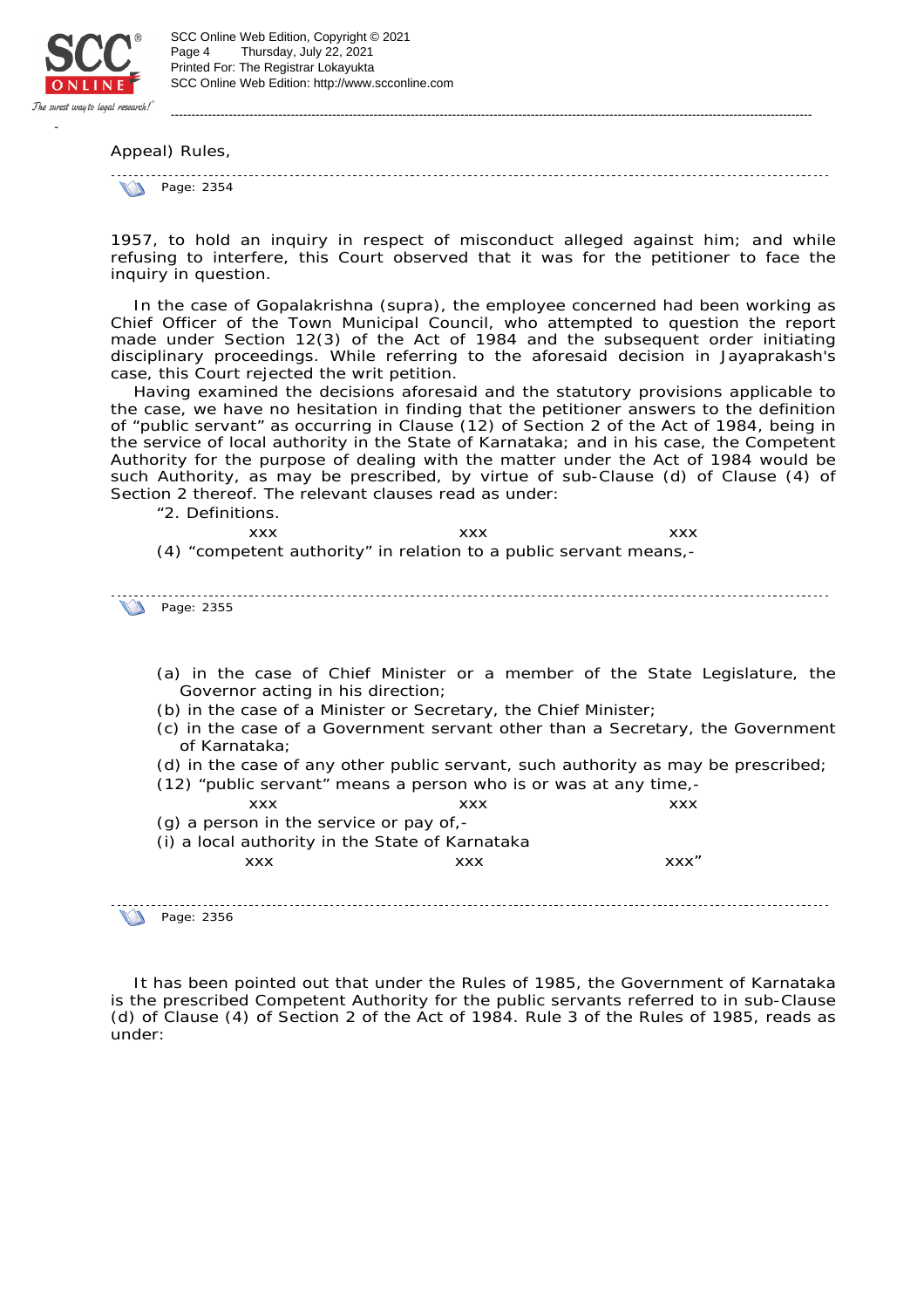

*"3. Competent Authority.-In respect of the public servants referred to in subclause (d) of clause (4) of Section 2, the Government of Karnataka shall be the Competent Authority."*

-----------------------------------------------------------------------------------------------------------------------------------------------------------

In view of the above, the submission that the matter has not been dealt with by the Competent Authority because of applicability of the Rules of 2010 to the service of the petitioner, is required to be rejected. Even under the said Rules of 2010, it is but clear that the Karnataka Civil Services (Classification, Control and Appeal) Rules, 1957 do apply in regard to the disciplinary proceedings against the petitioner. The applicability of the said Rules of 1957 is distinctly stated in Clause (1) of Rule 11 of the Rules of 2010, which reads as under:

*"11. Application of certain other rules: Without prejudice to these rules, the provisions of-*

*(1) The Karnataka Civil Services (Classification, Control and Appeal) Rules, 1957* 

**1** Page: 2357

*shall apply subject to modifications specified in Schedule III.*

xxx xxx xxx" Of course, under the said Clause (1) of Rule 11, the Rules of 1957 apply to the employees like the petitioner, subject to the modifications specified in Schedule III to the Rules of 2010. But, such modifications in Schedule III have no bearing on the subject matter of this petition. Under the said Schedule-Ill, only the authorities, who are competent to impose punishment, as also the Appellate Authorities have been specified. Such provisions do not, in any manner, nullify or override the effect of the Act of 1984 and the Rules made thereunder. The first submission as made on behalf of the petitioner is, there fore, required to be rejected.

The other submissions are also without substance and deserve to be rejected.

A contents of the report made in this case under Section 12(3) of the Act of 1984 (Annexure-K), particularly paragraphs 6 and 7 thereof, make it clear that the Upalokayukta definitely took into account the replies/comments of the petitioner and found the same not acceptable so as to drop the proceedings against him. Similarly, the order passed by the Government, as the Competent Authority, for entrusting the matter to the Upalokayukta for instituting departmental

Page: 2358

inquiry cannot be said to be suffering from non-application of mind. Therein, the gist and substance of the report made by the Upalokayukta has been taken note of and it has been indicated that after perusal of the report and the documents enclosed therewith, the Government decided to institute the inquiry.

In our view, at the given stage of entrusting the matter for inquiry, the Government, as the Competent Authority, was not expected to enter into a detailed or even a summary inquiry with consideration of reply/defence of the petitioner. The impugned order dated 07.12.2017, read as a whole, makes it clear that the satisfaction of the Competent Authority about existence of the prima facie case has been indicated therein and that had been sufficient compliance of the requirement of law.

For what has been discussed hereinabove, the contentions urged on behalf of the